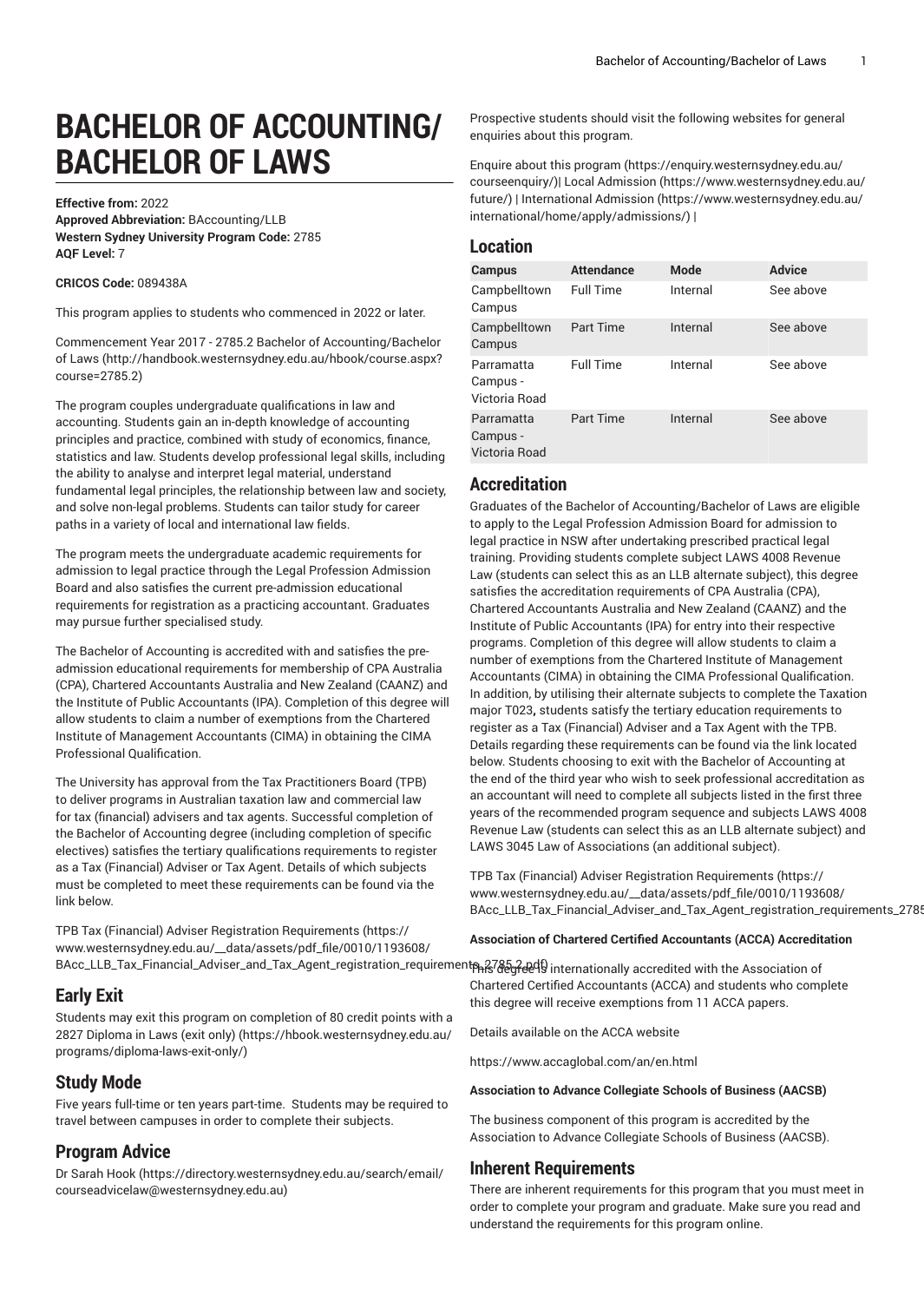Inherent [Requirements](https://www.westernsydney.edu.au/ir/inherent_requirements/) ([https://www.westernsydney.edu.au/ir/](https://www.westernsydney.edu.au/ir/inherent_requirements/) [inherent\\_requirements/](https://www.westernsydney.edu.au/ir/inherent_requirements/))

## **Work Integrated Learning**

Western Sydney University seeks to enhance student learning experiences by enabling students to engage in the culture, expectations and practices of their profession or discipline. This program includes a placement or other community-based unpaid practical experience.

There is an optional work component available in this program. Please contact the Program Advisor listed above for information.

International students should be aware that if an elective is a requirement of the program but the work itself was not registered with CRICOS, students can still complete these electives but it would be counted towards the work limitation. For more details, refer to the 'Work Integrated Learning (WIL) for international students' website.

Work Integrated Learning (WIL) for [international](https://www.westernsydney.edu.au/currentstudents/current_students/services_and_facilities/international_student_support/working_in_australia/work_integrated_learning/) students [\(https://](https://www.westernsydney.edu.au/currentstudents/current_students/services_and_facilities/international_student_support/working_in_australia/work_integrated_learning/) [www.westernsydney.edu.au/currentstudents/current\\_students/](https://www.westernsydney.edu.au/currentstudents/current_students/services_and_facilities/international_student_support/working_in_australia/work_integrated_learning/) [services\\_and\\_facilities/international\\_student\\_support/](https://www.westernsydney.edu.au/currentstudents/current_students/services_and_facilities/international_student_support/working_in_australia/work_integrated_learning/) [working\\_in\\_australia/work\\_integrated\\_learning/\)](https://www.westernsydney.edu.au/currentstudents/current_students/services_and_facilities/international_student_support/working_in_australia/work_integrated_learning/)

## **Admission**

Eligibility for admission to the Bachelor of Accounting/Bachelor of Laws is based on the following requirements:

- Recommended studies: HSC English (Advanced)
- Assumed Knowledge: HSC 2 subject Mathematics

Applications from Australian and New Zealand citizens and holders of permanent resident visas may be made via the Universities Admissions Centre (UAC) or directly through the Western Portal. Use the links below to apply via UAC or Western Sydney University. Applications made directly to Western Sydney do not have an application fee.

#### <http://www.uac.edu.au/> <https://westernsydney.uac.edu.au/ws/>

Applicants who have undertaken studies overseas may have to provide proof of proficiency in English. Local applicants who are applying through the Universities Admissions Centre (UAC) will find details of minimum English proficiency requirements and acceptable proof on the UAC website. Local applicants applying directly to the University should also use the information provided on the UAC website.

International students currently completing an Australian Year 12 in or outside Australia, an International Baccalaureate in Australia or a New Zealand National Certificate of Educational Achievement (NCEA) level 3 must apply via UAC International.

#### <http://www.uac.edu.au/>

All other International applicants must apply directly to the University via the International Office.

International students applying to the University through the International Office can find details of minimum English proficiency requirements and acceptable proof on their website.

[International Office \(http://www.westernsydney.edu.au/international/\)](http://www.westernsydney.edu.au/international/)

Overseas qualifications must be deemed by the Australian Education International - National Office of Overseas Skills Recognition (AEI-NOOSR) to be equivalent to Australian qualifications in order to be considered by UAC and Western Sydney University.

## **Special Requirements**

Students enrolling in these subjects may need to have a National Police Certificate and consent or prohibited employment declaration as they may be conducting their placement in circumstances where they work with minors:

- LAWS 3074 Judicial Internship
- LAWS 3077 Legal Internship
- LAWS 4012 First Nations Peoples' Access to Justice Clinic
- LAWS 3080 Street Law Clinic
- JUST 3011 Issues in the Criminal Justice System (corrective services field trip requirement) also records and identity check.

The following subjects require a visa for the relevant country and the ability to travel at specified time:

- LAWS 3024 Foundations of Chinese LawIn the B18 TRIM doc it's not there
- LAWS 3025 Foundations of Indian Law
- LAWS 3078 Legal, Economic and Social Transformation in Taiwan

#### **Advanced Standing**

Advanced Standing will be assessed in accordance with [University](https://policies.westernsydney.edu.au/document/view.current.php?id=176) [policy \(https://policies.westernsydney.edu.au/document/](https://policies.westernsydney.edu.au/document/view.current.php?id=176) [view.current.php?id=176\)](https://policies.westernsydney.edu.au/document/view.current.php?id=176).

## **Program Structure**

Qualification for the award of Bachelor of Accounting/Bachelor of Laws requires the successful completion of 400 credit points as per the recommended sequence.

Note: Students wishing to seek professional accreditation as an accountant will need to complete alternate subject LAWS 4008 Revenue Law as one of the eight LLB alternate subjects.

Students can tailor their study to include subjects that are recognised for specialist tax and financial planning practice in the accounting profession. Note that additional study may be required to achieve full accreditation in those specialist fields. Students should seek advice from the DAP re alternate subjects to be taken.

Students choosing to exit with the Bachelor of Accounting at the end of the third year who wish to seek professional accreditation as an accountant will need to complete all subjects listed in the first three years of the recommended program sequence and subjects LAWS 4008 Revenue Law (students can select this as an LLB alternate subject) and LAWS 3045 Law of Associations (an additional subject).

Students enrolled in the Bachelor of Accounting/Bachelor of Laws will only be eligible to graduate from their Bachelor of Laws degree upon completion of the entire 400 credit point program. Students enrolled in this program who wish to graduate with a standalone law degree prior to completion of the entire Bachelor of Accounting component must transfer to program Bachelor of Laws (Non [Graduate](https://hbook.westernsydney.edu.au/programs/bachelor-laws-non-graduate-entry/) Entry) ([https://](https://hbook.westernsydney.edu.au/programs/bachelor-laws-non-graduate-entry/) [hbook.westernsydney.edu.au/programs/bachelor-laws-non-graduate](https://hbook.westernsydney.edu.au/programs/bachelor-laws-non-graduate-entry/)[entry/\)](https://hbook.westernsydney.edu.au/programs/bachelor-laws-non-graduate-entry/) which requires the completion of 320 credit points (inclusive of 80 credit points of non-LLB study).

Students may early exit with the [Diploma in Laws](https://hbook.westernsydney.edu.au/programs/diploma-laws-exit-only/) [\(https://](https://hbook.westernsydney.edu.au/programs/diploma-laws-exit-only/) [hbook.westernsydney.edu.au/programs/diploma-laws-exit-only/\)](https://hbook.westernsydney.edu.au/programs/diploma-laws-exit-only/) on completion of 80 credit points, comprising 20 credit points of specified Law core units and 60 credit points of Law core or alternate units, as provided in the course structure. Please refer to the Diploma in Laws links above for details.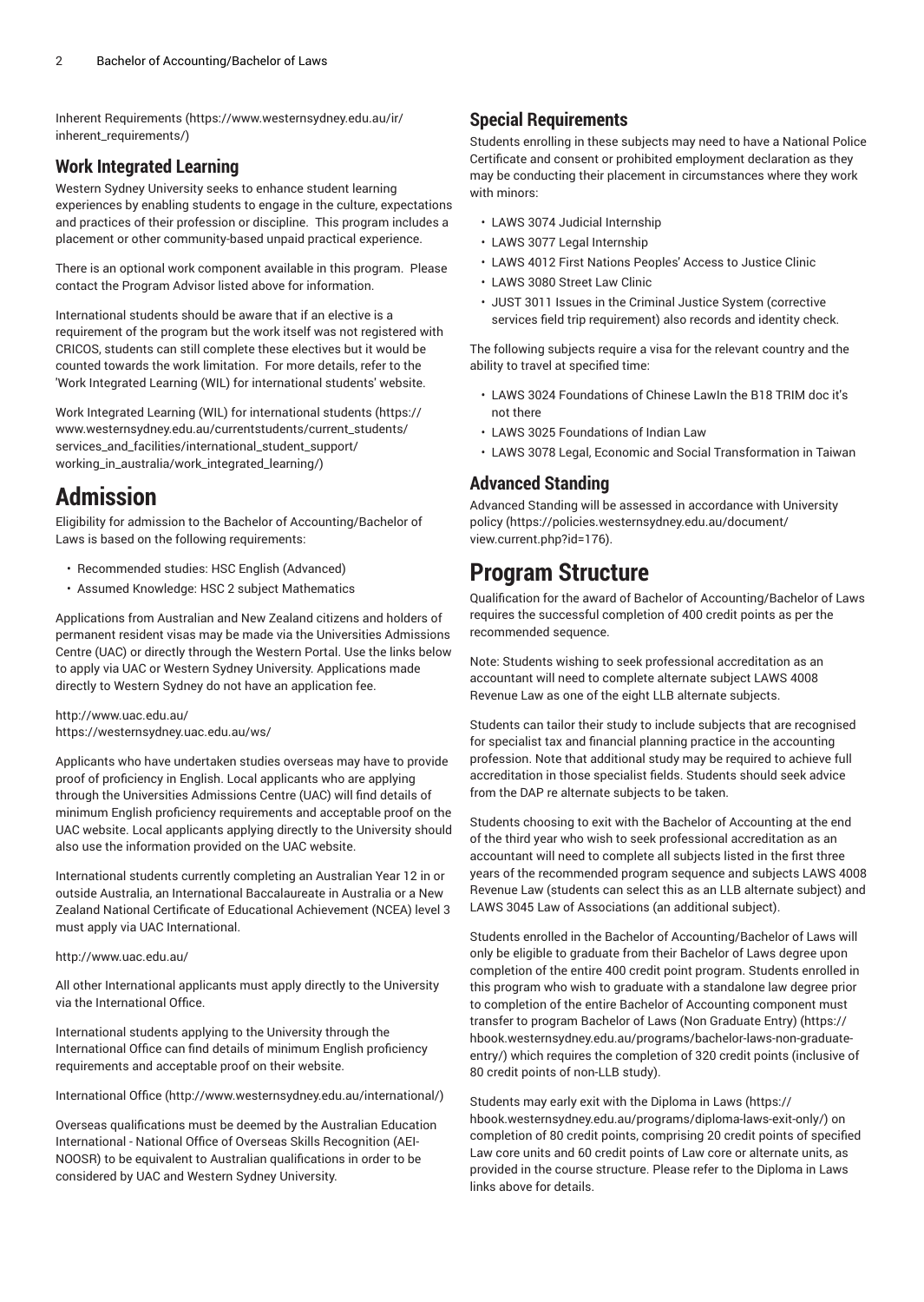# **Recommended Sequence**

### **Full-time start-year intake**

| Full-time start-year intake        |                                                                                                                             |                                |  |  |
|------------------------------------|-----------------------------------------------------------------------------------------------------------------------------|--------------------------------|--|--|
| <b>Course</b>                      | Title                                                                                                                       | <b>Credit</b><br><b>Points</b> |  |  |
| Year 1                             |                                                                                                                             |                                |  |  |
| Autumn session                     |                                                                                                                             |                                |  |  |
| LAWS 1003                          | Fundamentals of Australian Law                                                                                              | 10                             |  |  |
| <b>LAWS 2004</b>                   | <b>Criminal Law</b>                                                                                                         | 10                             |  |  |
| <b>ACCT 1005</b>                   | <b>Accounting in Context</b>                                                                                                | 10                             |  |  |
| Select one of the following:       |                                                                                                                             | 10                             |  |  |
| <b>MATH 1030</b>                   | <b>Statistics for Business</b>                                                                                              |                                |  |  |
| <b>ECON 1006</b>                   | Introduction to Economic Methods                                                                                            |                                |  |  |
|                                    | <b>Credit Points</b>                                                                                                        | 40                             |  |  |
| <b>Spring session</b>              |                                                                                                                             |                                |  |  |
| <b>LAWS 1009</b>                   | Legal Analysis and Critique                                                                                                 | 10                             |  |  |
| <b>LAWS 2013</b>                   | <b>Torts Law</b>                                                                                                            | 10                             |  |  |
| <b>ACCT 1007</b>                   | <b>Financial Accounting Applications</b>                                                                                    | 10                             |  |  |
| <b>ECON 2002</b>                   | <b>Corporate Financial Management</b>                                                                                       | 10                             |  |  |
|                                    | <b>Credit Points</b>                                                                                                        | 40                             |  |  |
| Year <sub>2</sub>                  |                                                                                                                             |                                |  |  |
| <b>Autumn</b> session              |                                                                                                                             |                                |  |  |
| <b>LAWS 2003</b>                   | Contracts                                                                                                                   | 10                             |  |  |
| <b>ACCT 1010</b>                   | <b>Management Accounting Fundamentals</b>                                                                                   | 10                             |  |  |
| <b>ACCT 2005</b>                   | Techniques in Financial Accounting                                                                                          | 10                             |  |  |
| <b>ECON 1011</b>                   | <b>Principles of Economics</b>                                                                                              | 10                             |  |  |
|                                    | <b>Credit Points</b>                                                                                                        | 40                             |  |  |
| <b>Spring session</b>              |                                                                                                                             |                                |  |  |
| <b>ACCT 3003</b>                   | Accounting Standards and Governance                                                                                         | 10                             |  |  |
| <b>LAWS 2001</b>                   | Alternative Dispute Resolution                                                                                              | 10                             |  |  |
| <b>ACCT 2001</b>                   | <b>Contemporary Management Accounting</b>                                                                                   | 10                             |  |  |
|                                    | Select one Alternate Accounting subject                                                                                     | 10                             |  |  |
|                                    | <b>Credit Points</b>                                                                                                        | 40                             |  |  |
| Year <sub>3</sub>                  |                                                                                                                             |                                |  |  |
| Autumn session                     |                                                                                                                             |                                |  |  |
| <b>LAWS 2015</b>                   | Professional Responsibility and Legal<br>Ethics                                                                             | 10                             |  |  |
| <b>ACCT 3001</b>                   | <b>Accounting Information Systems</b>                                                                                       | 10                             |  |  |
| <b>ACCT 3007</b>                   | <b>Corporate Accounting Systems</b>                                                                                         | 10                             |  |  |
|                                    | Select one Alternate Accounting subject                                                                                     | 10                             |  |  |
|                                    | <b>Credit Points</b>                                                                                                        | 40                             |  |  |
| <b>Spring session</b>              |                                                                                                                             |                                |  |  |
| <b>LAWS 2008</b>                   | <b>Government and Public Law</b>                                                                                            | 10                             |  |  |
| <b>ACCT 3006</b>                   | <b>Auditing and Assurance Services</b>                                                                                      | 10                             |  |  |
| <b>ACCT 3011</b>                   | The Accountant as a Consultant                                                                                              | 10                             |  |  |
|                                    | Select one Alternate Accounting subject                                                                                     | 10                             |  |  |
|                                    | <b>Credit Points</b>                                                                                                        | 40                             |  |  |
| Year 4                             |                                                                                                                             |                                |  |  |
| <b>Autumn</b> session              |                                                                                                                             |                                |  |  |
| <b>LAWS 3018</b>                   |                                                                                                                             |                                |  |  |
|                                    | Equity & Trusts                                                                                                             | 10                             |  |  |
| <b>LAWS 3082</b>                   | <b>Property Law</b>                                                                                                         | 10                             |  |  |
| Select two LLB Alternate subjects  |                                                                                                                             | 20                             |  |  |
| place of one LLB Alternate subject | Students who will be seeking professional accreditation as an<br>accountant should enrol in subject LAW 4008 Revenue Law in |                                |  |  |

**Credit Points 40**

## **Spring session** LAWS 3081 Administrative Law 10 LAWS 3045 Law of Associations 10 Select two LLB Alternate subjects 20 **Credit Points 40 Year 5 Autumn session** LAWS 4015 Constitutional Law 10 LAWS 4004 Criminal Procedure and Evidence 10 Select two LLB Alternate subjects 20 **Credit Points 40 Spring session** LAWS 4014 Remedies 10 LAWS 4013 Civil Procedure and Arbitration 10 Select two LLB Alternate subjects 20 **Credit Points 40 Total Credit Points 400**

## **Alternate Accounting Subjects**

Students must complete 30 credit points from the list of alternate accounting subjects below:

| <b>Subject</b>   | Title                                     | <b>Credit</b><br><b>Points</b> |
|------------------|-------------------------------------------|--------------------------------|
| <b>FINC 3004</b> | <b>Financial Planning</b>                 | 10                             |
| <b>FINC 3006</b> | Insurance Advising - Theory and Practice  | 10                             |
| <b>FINC 2002</b> | Personal Asset Management                 | 10                             |
| <b>FINC 3014</b> | <b>Retirement and Succession Planning</b> | 10                             |
| <b>LAWS 3067</b> | Self-Managed Superannuation and Trusts    | 10                             |

## **LLB Alternate Subjects**

Students must complete 80 credit points of subjects from the list of Bachelor of Laws alternate subjects listed below.

(Note that students must choose alternate subject LAWS 4008 Revenue Law if seeking professional accreditation as an accountant.)

| <b>Subject</b>   | <b>Title</b>                                  | <b>Credit</b><br><b>Points</b> |
|------------------|-----------------------------------------------|--------------------------------|
| <b>LAWS 4017</b> | Access to Justice Clinic                      | 10                             |
| <b>LAWS 3001</b> | <b>Advanced Family Law</b>                    | 10                             |
| <b>LAWS 4003</b> | Advanced Taxation Law                         | 10                             |
| <b>LAWS 3002</b> | <b>Advanced Torts and Civil Wrongs</b>        | 10                             |
| <b>LAWS 3003</b> | Advocacy                                      | 10                             |
| <b>LAWS 3004</b> | <b>Anti-Discrimination Law</b>                | 10                             |
| <b>LAWS 3005</b> | <b>Australian Competition Law</b>             | 10                             |
| <b>LAWS 3006</b> | Australian Consumer Law                       | 10                             |
| <b>LAWS 3007</b> | <b>Banking and Securities Law</b>             | 10                             |
| <b>LAWS 2014</b> | <b>Bioethics</b>                              | 10                             |
| <b>LAWS 3011</b> | Comparative Law: Legal Systems of the World   | 10                             |
| <b>LAWS 3013</b> | <b>Conflict of Laws</b>                       | 10                             |
| <b>LAWS 3014</b> | <b>Corporate Governance</b>                   | 10                             |
| <b>LAWS 3015</b> | <b>Cyber Law and Justice</b>                  | 10                             |
| <b>LAWS 4010</b> | Designing Law Apps for Access to Justice      | 10                             |
| <b>LAWS 3016</b> | Elder Law                                     | 10                             |
| <b>LAWS 3022</b> | <b>Family Dispute Resolution</b>              | 10                             |
| <b>LAWS 3023</b> | <b>Family Law</b>                             | 10                             |
| <b>LAWS 2005</b> | <b>Financial Services Law</b>                 | 10                             |
| <b>LAWS 2007</b> | First Peoples and the Australian Legal System | 10                             |